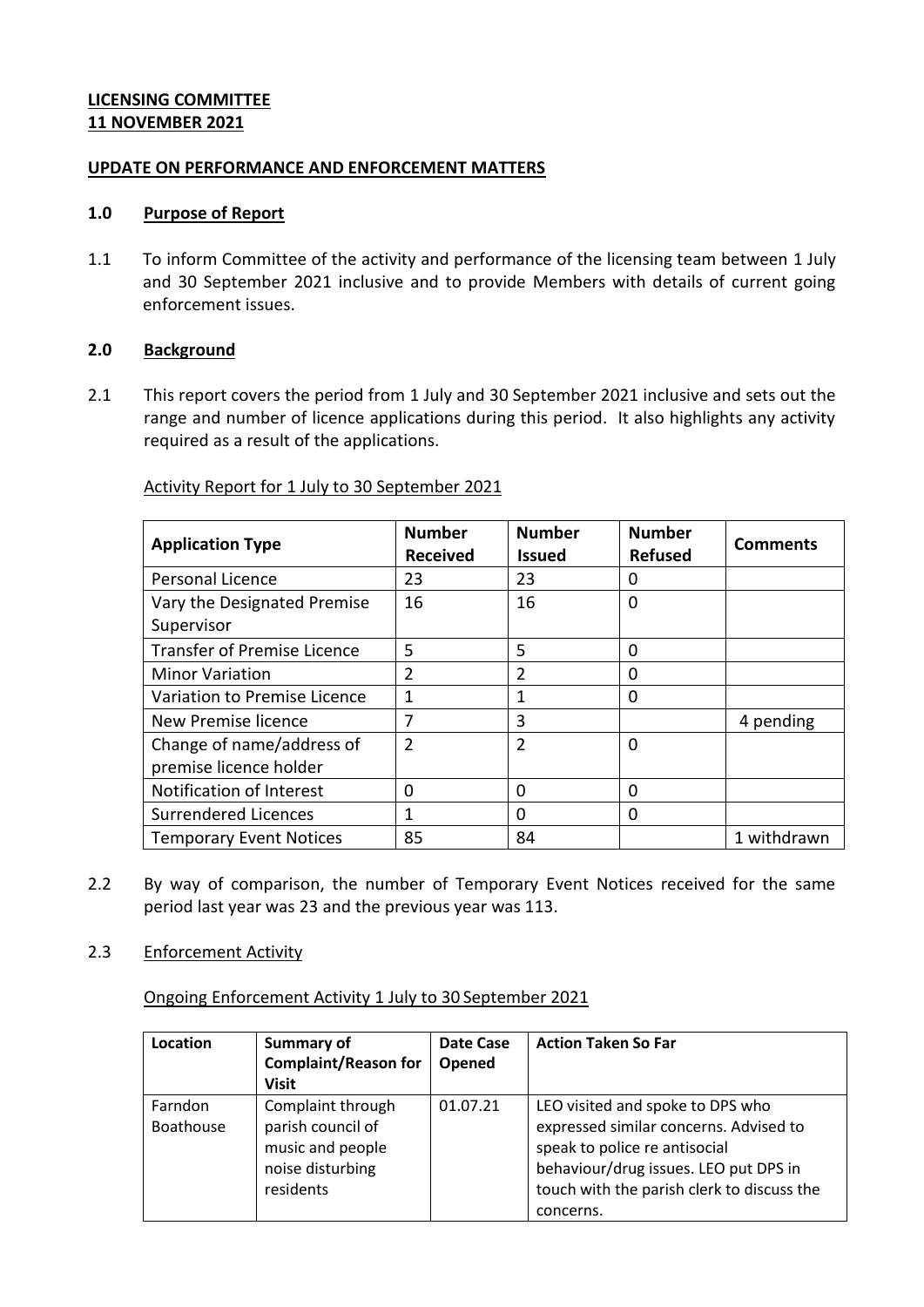| Dapper             | Complaint of noise     | 05.07.21 | LEO has been in correspondence with         |
|--------------------|------------------------|----------|---------------------------------------------|
|                    | from outside bar area  |          |                                             |
| Spaniel,           |                        |          | complainants and the investigation is       |
| Rolleston          |                        |          | ongoing.                                    |
| Copper             | Complaint of noise     | 16.07.21 | LEO met with DPS and discussed licence      |
| Beech,             | from music and bikes   |          | conditions. Further complaints received     |
| Bilsthorpe         |                        |          | and 2 warning letters were sent. The        |
|                    |                        |          | investigation remains open.                 |
| <b>Brook House</b> | Complaint of music     | 23.07.21 | LEO visited in conjunction with Planning    |
| Brewery,           | noise                  |          | Enforcement and advised re acceptable       |
| Collingham         |                        |          | noise levels. A number of further           |
|                    |                        |          | complaints received and a warning letter    |
|                    |                        |          | was sent to the premises. The investigation |
|                    |                        |          | is still open and an application for a      |
|                    |                        |          | premises licence has now been submitted.    |
| <b>Bramley</b>     | Complaints of noise    | 03.08.21 | A number of complaints have been            |
|                    | and nuisance from      |          | received. LEO advised DPS re dealing with   |
| Apple,             |                        |          | unreasonable behaviour from customers       |
| Southwell          | customers              |          |                                             |
|                    |                        |          | and a letter sent to the licence holders.   |
|                    |                        |          | Investigation is still ongoing.             |
| White Hind,        | Complaint of loud      | 09.08.21 | LEO spoke to DPS and advised to keep        |
| <b>Newark</b>      | music till midnight    |          | windows and doors shut when not in use.     |
|                    |                        |          | No further complaints.                      |
| Black Swan,        | Complaint of people    | 09.08.21 | LEO met with DPS and brewery                |
| Edwinstowe         | noise                  |          | representative to discuss concerns.         |
|                    |                        |          | Complainant was happy that no further       |
|                    |                        |          | issues have occurred since.                 |
| Full Moon,         | Complaint of noise     | 10.08.21 | LEO visited and spoke to DPS re keeping     |
| Morton             | from live singer       |          | noise levels down. Further complaint        |
|                    |                        |          | received so noise equipment installed but   |
|                    |                        |          | no recordings made. No further complaints   |
|                    |                        |          | received.                                   |
| Flying Circus,     | Report that an outside | 12.08.21 | Officer visited the premises and found no   |
| Newark             | bar was installed that |          | outside bar in operation. Advice given to   |
|                    |                        |          |                                             |
|                    | was not covered by     |          | licence holder. Situation being monitored.  |
|                    | the premises licence   |          |                                             |
| Town Kebab         | Complaint of noise     | 27.08.21 | LEO discussed the premises with             |
| House,             | from customers         |          | <b>Environmental Health and Planning</b>    |
| <b>Newark</b>      |                        |          | Enforcement. Planning have taken the lead   |
|                    |                        |          | and no further complaints received.         |
| Black Swan,        | Routine inspection     | 08.09.21 | Advised that DPS must have personal         |
| Edwinstowe         |                        |          | licence available at the premises,          |
|                    |                        |          | otherwise all in order.                     |
| <b>Bramley</b>     | Routine inspection     | 08.09.21 | Advised to check gaming permit and that     |
| Apple,             |                        |          | DPS must have personal licence available    |
| Southwell          |                        |          | at the premises, otherwise all in order.    |
| M&S                | Test purchase exercise | 27.09.21 | The purchaser was not challenged or asked   |
| Easthorpe          |                        |          | for ID when buying alcohol. LEO spoke to    |
| Service            |                        |          | manager and followed up with a letter to    |
| Station,           |                        |          | the DPS reminding them of their             |
| Southwell          |                        |          |                                             |
|                    |                        |          | responsibilities under the Challenge 25     |
|                    |                        |          | licence condition.                          |